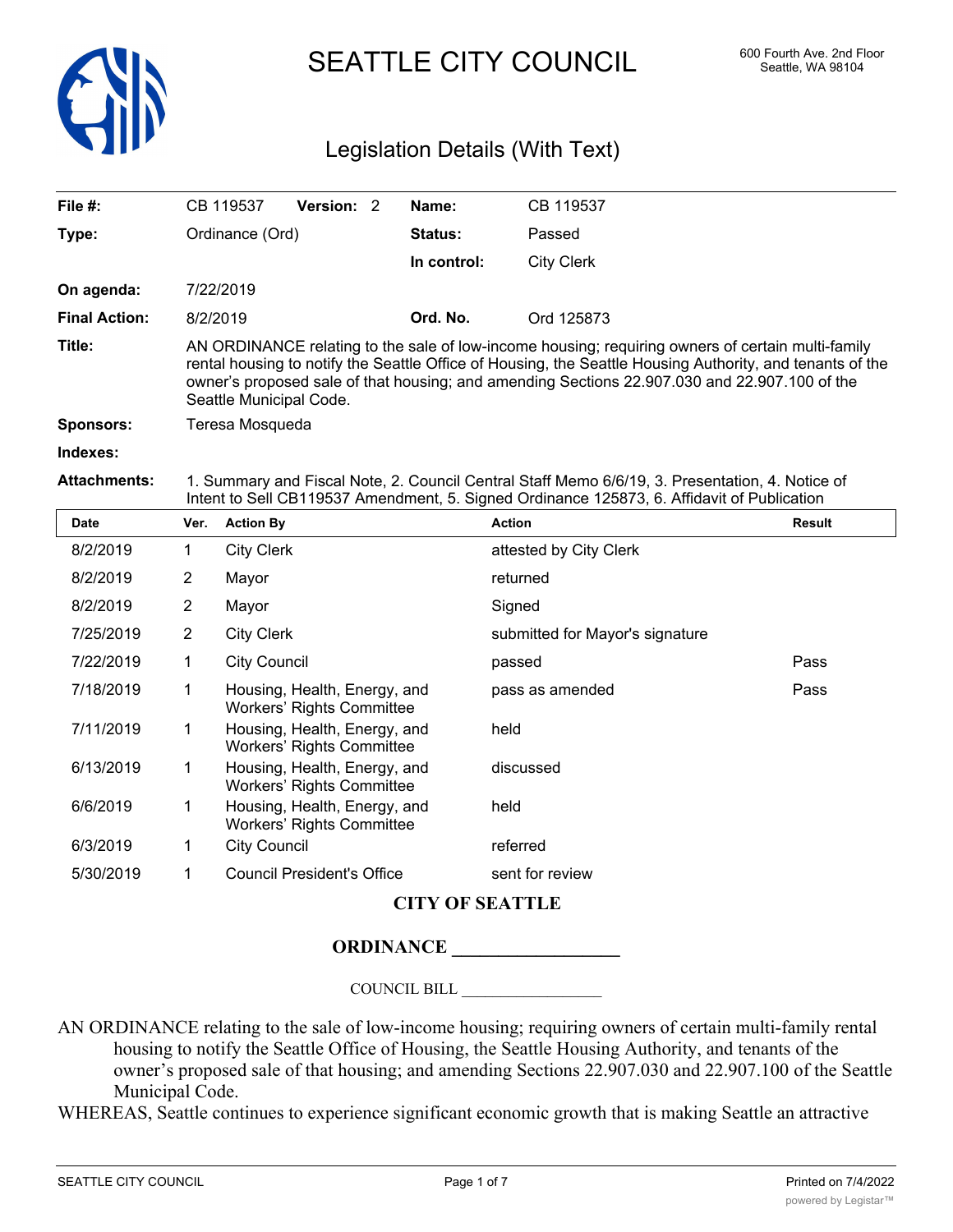place to live and work; and

- WHEREAS, there is a shortage of affordable rental and homeownership housing for low-income households in Seattle; and
- WHEREAS, multifamily rental housing buildings being offered for sale and in which low-income households live could provide an opportunity for those households or others to purchase the buildings and preserve the buildings as affordable housing, including the opportunity to form partnerships with organizations that will preserve the buildings as long-term affordable housing through land trusts, limited equity cooperatives, and other similar strategies; and
- WHEREAS, The City of Seattle ("City") would like owners of multifamily rental buildings to notify tenants, the City, and the Seattle Housing Authority (SHA) of the proposed sale of a building to give those prospective purchasers time to make an offer to purchase the building; and
- WHEREAS, the City believes that tenants of buildings that may be sold should be notified of the possible sale because the sale of the building may result in operational and financial changes that impact the tenants; and
- WHEREAS, the City Council finds that enactment of this ordinance will promote and protect the health, safety, and welfare of the general public; NOW, THEREFORE,

# **BE IT ORDAINED BY THE CITY OF SEATTLE AS FOLLOWS:**

Section 1. Section 22.907.030 of the Seattle Municipal Code, enacted by Ordinance 124861, is amended as follows:

# **22.907.030 Notice of proposed sale of low-income ((housing)) multi-family rental building**

A. ((Owners)) Except as provided in this Section 22.907.030, an owner of a multifamily rental housing building as defined in Section 23.84A.032, having ((five)) two or more housing rental units, any one of which rents for an amount that is affordable to households at or below 80 percent of area median income, as ((median income was)) most recently determined by the United States Department of Housing and Urban Development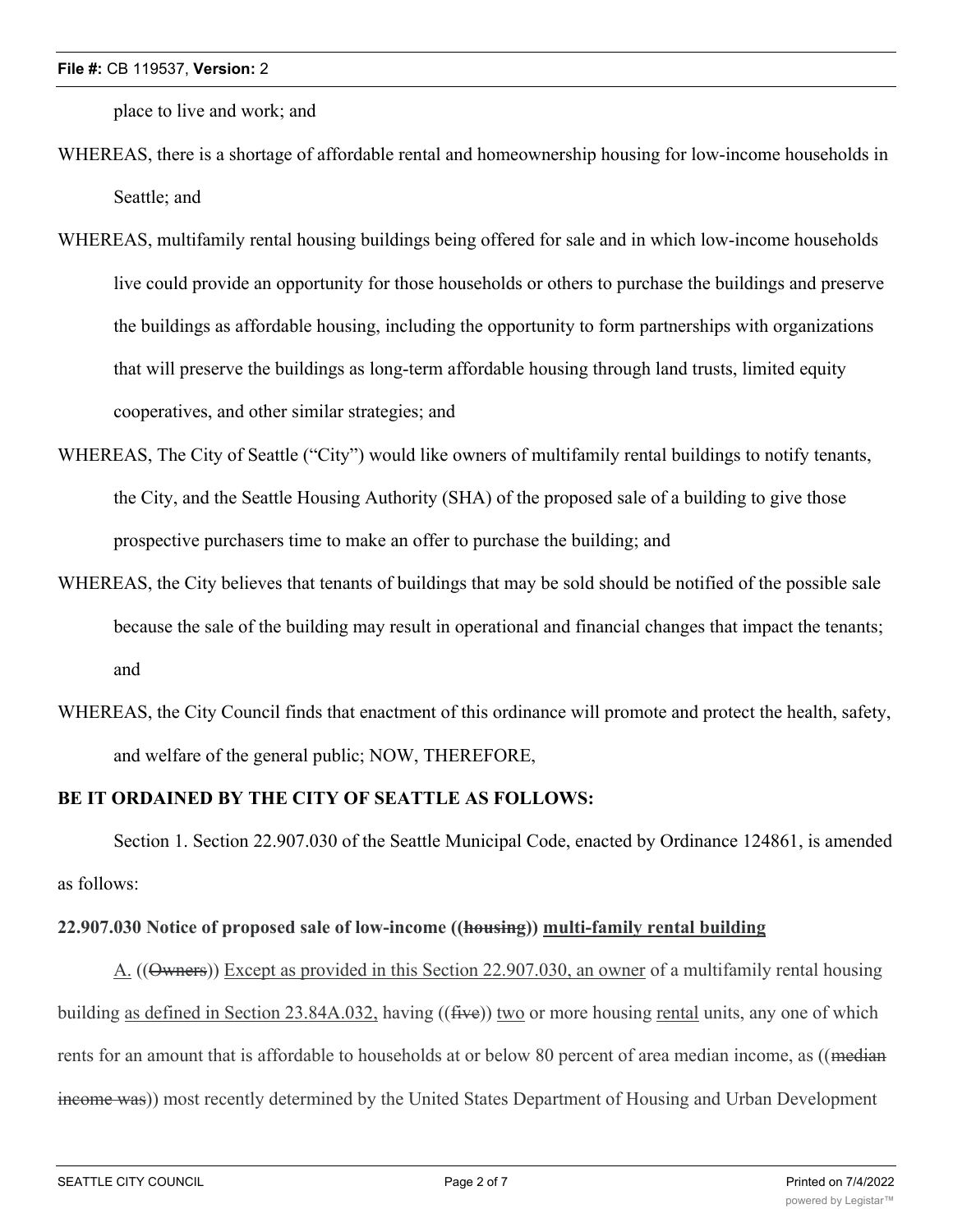#### **File #:** CB 119537, **Version:** 2

for the Seattle metropolitan statistical area, shall notify the Seattle Office of Housing (OH) and the Seattle Housing Authority (SHA) of the owner's intent to sell the building. The notice shall be in writing and include the owner's name, phone number, and the address of the rental housing building that will be ((listed)) offered for sale. At the same time, the owner shall submit to OH a declaration signed under penalty of perjury, affirming that the owner has complied with the notice requirements of this Section 22.907.030. The notice and declaration shall be ((mailed)) submitted no later than  $((60))$  90 days prior to the building being listed with any real estate listing service or advertised for sale ((either)) in a printed newspaper or on a website. For the purposes of this Section 22.907.030, a building is "listed" when an owner has signed a listing agreement with a real estate agent. ((Owners of a multifamily rental housing building having five or more housing units who are otherwise required by law or agreement to notify the Office of Housing of the owner's intent to sell or transfer the building and who have provided such notice are exempt from the notice requirement prescribed by this Section 22.907.030.)

B. No later than 90 days prior to the building being listed or advertised, the owner shall prominently post a notice in the building that states the owner's intent to sell the building. The notice shall be posted in a location that is clearly visible to building tenants. The notice shall include information prepared by OH that describes funding that might be available to help tenants purchase the building. The notice shall refer tenants to the City's website for renters that could provide helpful information on potential programs to assist tenants in the event of a sale.

C. If an owner receives a written offer to purchase a building prior to listing or advertising the building for sale and intends to accept the offer, the owner must, within two days of receiving the offer, post notice of the offer at the building and provide the written notices and declaration described in this Section 22.907.030.

D.

1. For buildings having two to four housing rental units, no later than 15 calendar days after the owner has submitted and posted the notices required by this Section 22.907.030, OH, SHA, a tenant (or tenant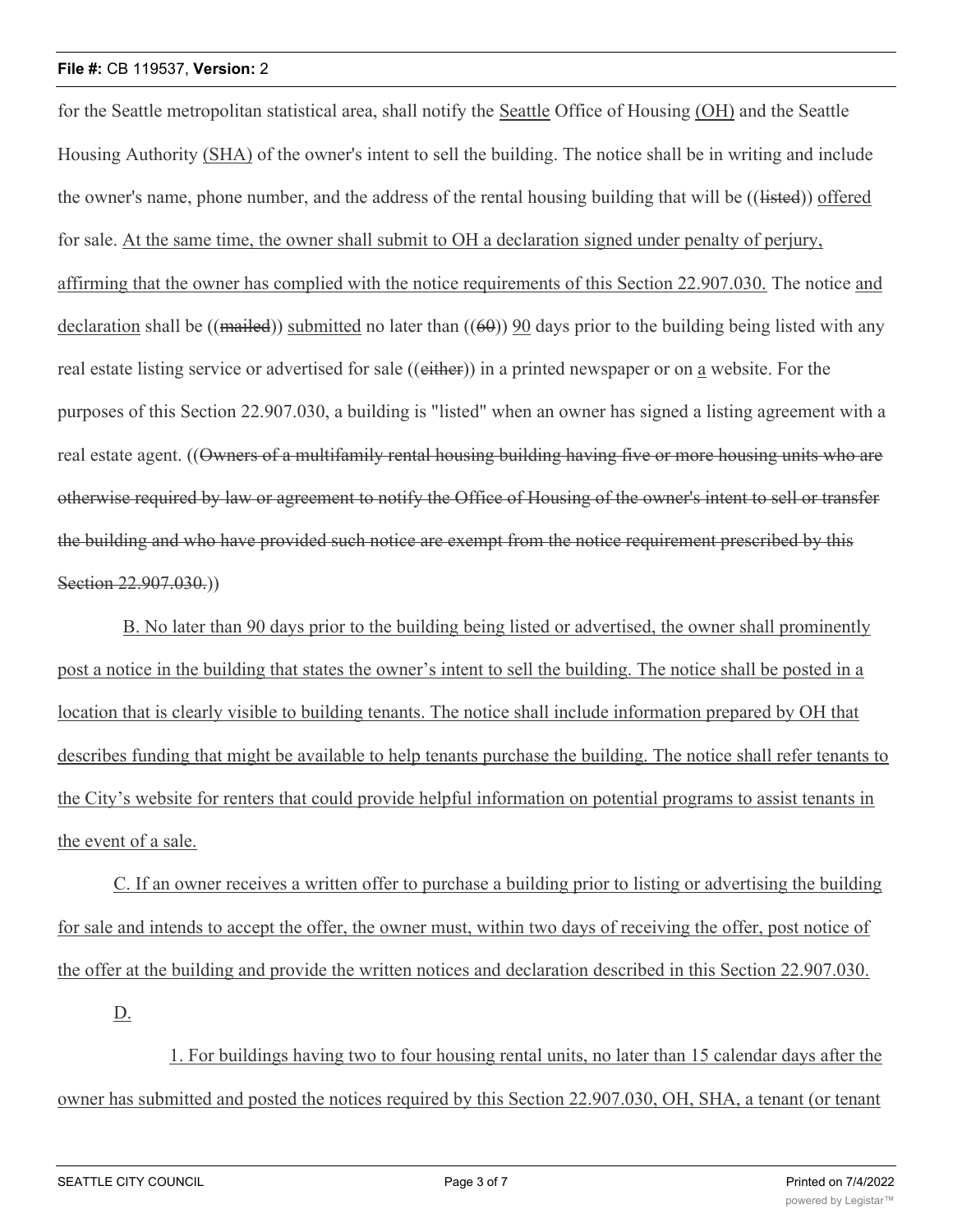#### **File #:** CB 119537, **Version:** 2

group), or a qualified non-profit housing developer having notice of the potential sale may notify the owner and OH of its interest in purchasing the building. If none of those entities or individuals notify the owner and OH of its interest in purchasing the building within that 15 calendar day period, the owner may list or advertise the building for sale, offer the building for sale, or sell the building.

2. If OH, SHA, a tenant (or tenant group), or a qualified non-profit housing developer notify the owner and OH of its interest in purchasing the building, the owner shall provide to such individuals or entities, within three business days of the date the owner and OH are notified of such interest, the number of rental units in the building, and the rent charged for each unit.

3. Within 15 calendar days of notifying the owner and OH of its interest in purchasing the building, a tenant (or tenant group) must provide to the owner documentation from a financial institution or mortgage lender that the tenant (or tenant group) qualifies for a mortgage or similar fund source that will enable purchase of the building. This documentation shall be submitted to the owner and OH via email, fax, or U.S. mail. OH may approve other types of documentation that show the tenant (or tenant group) has the financial ability to purchase the building. If a tenant (or tenant group) does not provide the required documentation, the owner may list or advertise the building for sale, offer the building for sale or sell the building.

4. Within 30 days of OH, SHA, a tenant (or tenant group), or qualified non-profit housing developer notifying the owner and OH of its interest in purchasing the building, the entity or individual expressing that interest must offer to purchase the building. If the entity or individual fails to do so or if the owner and potential buyer cannot agree to the purchase of the building, the owner may list or advertise the building for sale, offer the building for sale, or sell the building.

E.

1. For buildings having five or more housing rental units, no later than 30 calendar days after the owner has submitted and posted the notices required by this Section 22.907.030, OH, SHA, a tenant (or tenant group), or a qualified non-profit housing developer having notice of the potential sale may notify the owner and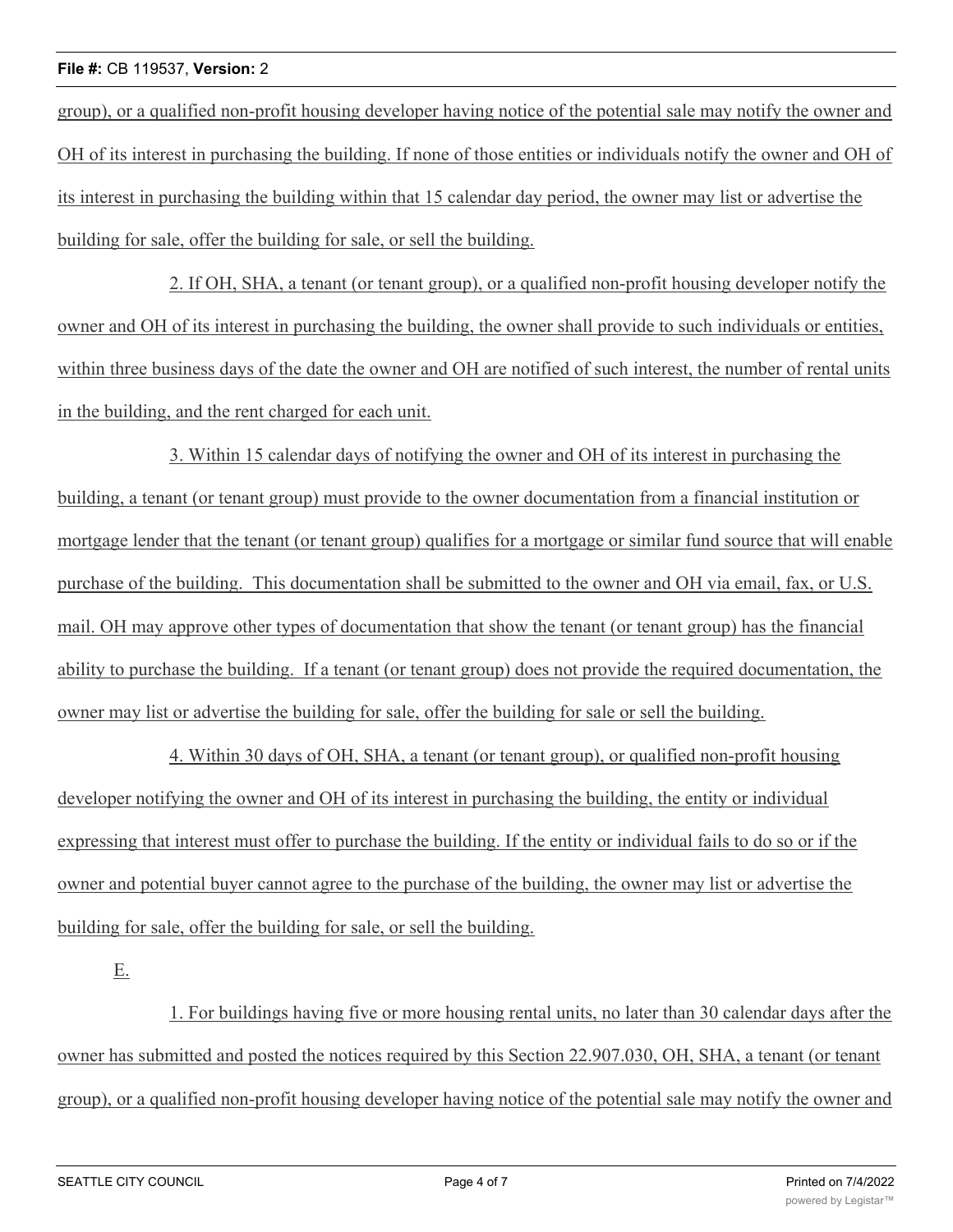OH of its interest in purchasing the building. If none of these entities or individuals notify the owner and OH of its interest in purchasing the building within that 30 calendar day period, the owner may list or advertise the building for sale, offer the building for sale, or sell the building.

2. If OH, SHA, a tenant (or tenant group), or a qualified non-profit housing developer notifies the owner and OH of its interest in purchasing the building, the owner shall provide to such individuals or entities, within three business days of the date the owner and OH are notified of such interest, the number of rental units in the building and the rent charged for each unit.

3. Within 15 days of notifying the owner and OH of its interest in purchasing the building, a tenant (or tenant group) must provide to the owner documentation from a financial institution, or mortgage lender that the tenant (or tenant group) qualifies for a mortgage or similar fund source that will enable purchase of the building. This documentation shall be submitted to the owner and OH via email, fax, or U.S. mail. OH may approve other types of documentation that show that a tenant (or tenant group) has the financial ability to purchase the building. If a tenant (or tenant group) does not provide the documentation the owner may list or advertise the building for sale, the building for sale or sell the building.

4. Within 90 days of OH, SHA, a tenant (or tenant group), or qualified non-profit housing developer notifying the owner and OH of its interest in purchasing the building, the entity or individual expressing that interest must offer to purchase the building. If the entity or individual fails to do so or if the owner and potential buyer cannot agree to the purchase of the building, the owner may list or advertise the building for sale, offer the building for sale, or sell the building.

For the purposes of this Section 22.907.030, "qualified non-profit housing developer" means a nonprofit organization that has developed and operated at least three affordable housing projects in Seattle and is in good standing on projects funded by OH, as described in the City's Housing Funding Policies, adopted by Ordinance 125852.

Section 2. Section 22.907.100 of the Seattle Municipal Code, enacted by Ordinance 124861, is amended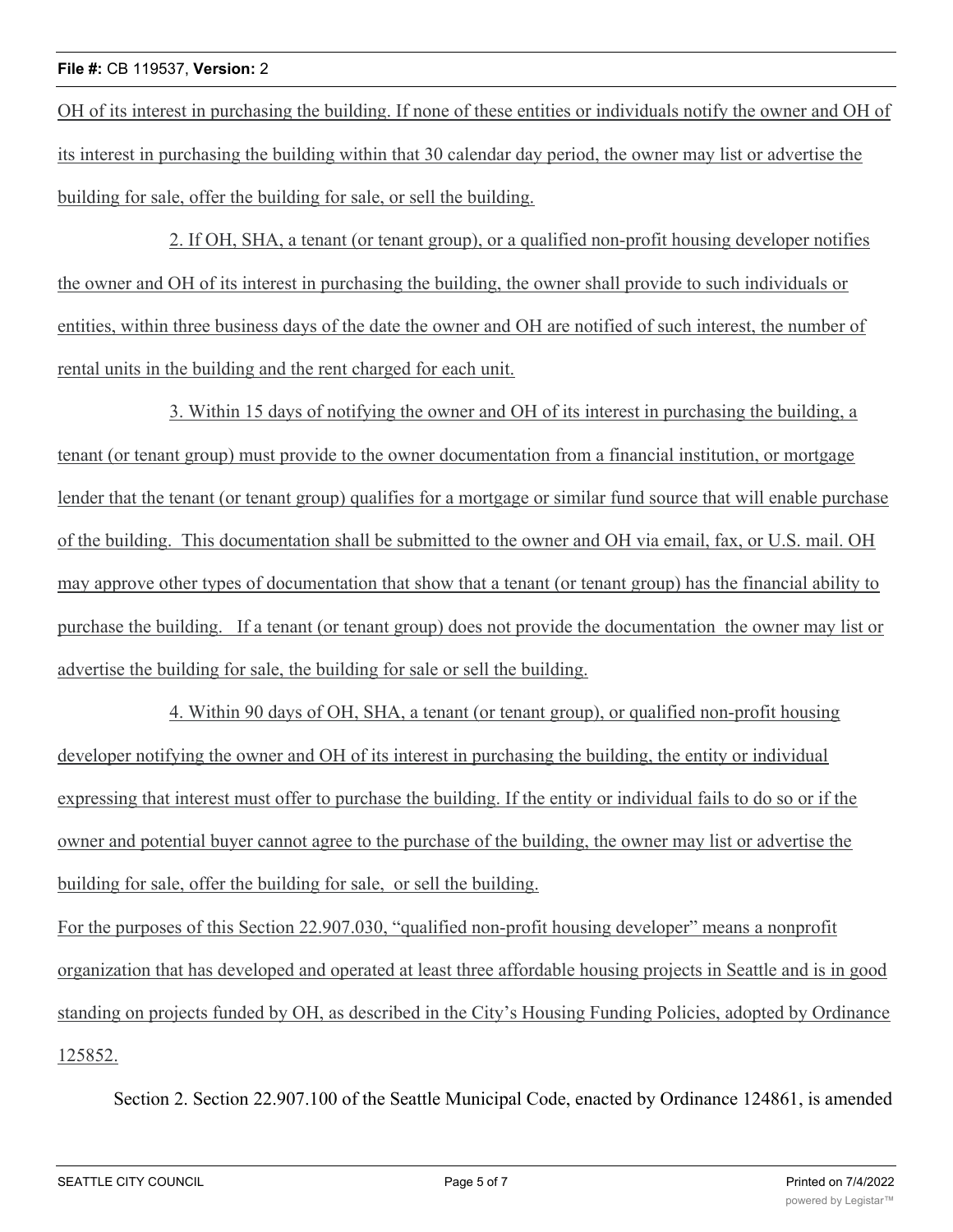as follows:

### **22.907.100 Penalties**

The Director of the Seattle Department of ((Planning and Development)) Construction and Inspections may impose a civil penalty in an amount up to but no more than  $((\$500.00))$  \$2000 on any person who fails to  $(($ notify the Office of Housing of the owner's intent to sell as required by)) comply with the notice requirements contained in Section 22.907.030.

Section 3. The City Council requests the City Auditor, in collaboration with the Office of Housing, to evaluate the multifamily building owners' compliance with the notice provisions of this ordinance two years after approval of this ordinance or approximately July 2021. The Auditor shall submit a report to the City Council's Housing, Health, Energy and Workers' Rights Committee (or successor committee) by December 30, 2021 that contains the results of this evaluation and any recommended changes to the notice provisions of this ordinance.

Section 4. The Office of Housing will facilitate workshops for tenant groups, non-profit housing developers, community organizations, housing financing entities, realtors and commercial brokers, and owners of rental housing to discuss how to facilitate the timely sale of buildings to interested parties, including the provision of technical assistance to tenant groups, non-profit housing developers, and other organizations so that they are prepared to submit offers to purchase multifamily buildings that are listed for sale

In addition, the Office of Housing in collaboration with the Seattle Department of Construction and Inspections, is requested to develop strategies to enforce provisions of this ordinance. One proposed strategy could include convening an ongoing stakeholder group to assist in identifying and developing a watch list of multifamily buildings that may be offered for sale in the near future. OH is requested to convene a stakeholder group to assist in the development of strategies. OH will provide a report to the City Council's Housing, Health, Energy and Workers' Rights Committee by September 30, 2019 regarding the proposed strategies and the additional costs, if any, of implementing such strategies.